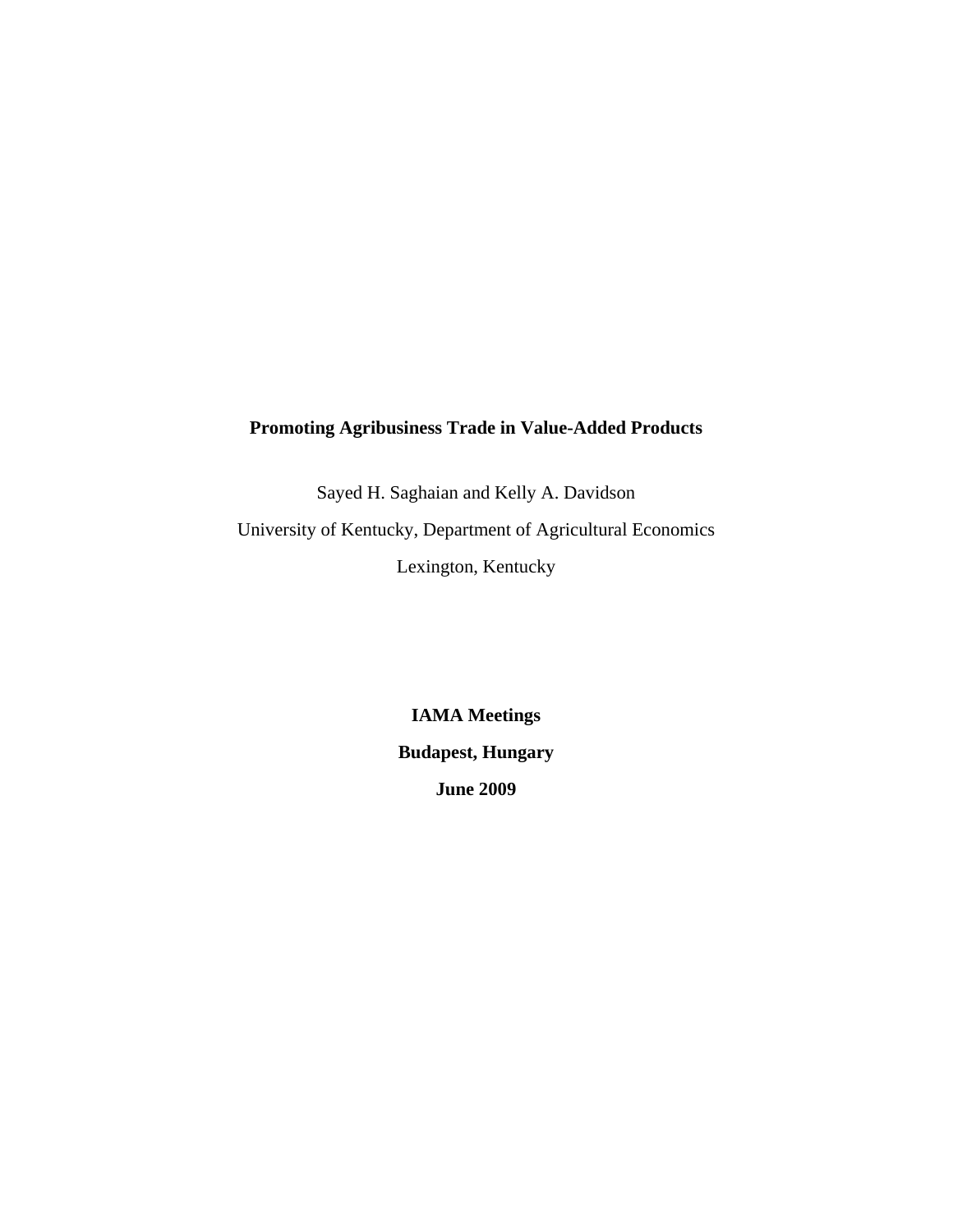## **Promoting Agribusiness Trade in Value-Added Products**

Sayed H. Saghaian and Kelly A. Davidson

## **Abstract**

A binary logistic regression is used to evaluate factors contributing to an agricultural or food processing firm's decision to export. The objective of the project is to identify economic concepts and factors that are most significant in firm's choice to export its value-added products. In this study of Kentucky agribusinesses and food processors, firm size is a strong determinant of whether or not a firm exports. Perceptions and beliefs about the global marketplace heavily influence the firm's exporting decision. The recommendation for policymakers seeking to increase exports among small to medium sized agribusinesses and food processors is to target the perceptions held by those firms regarding international marketing.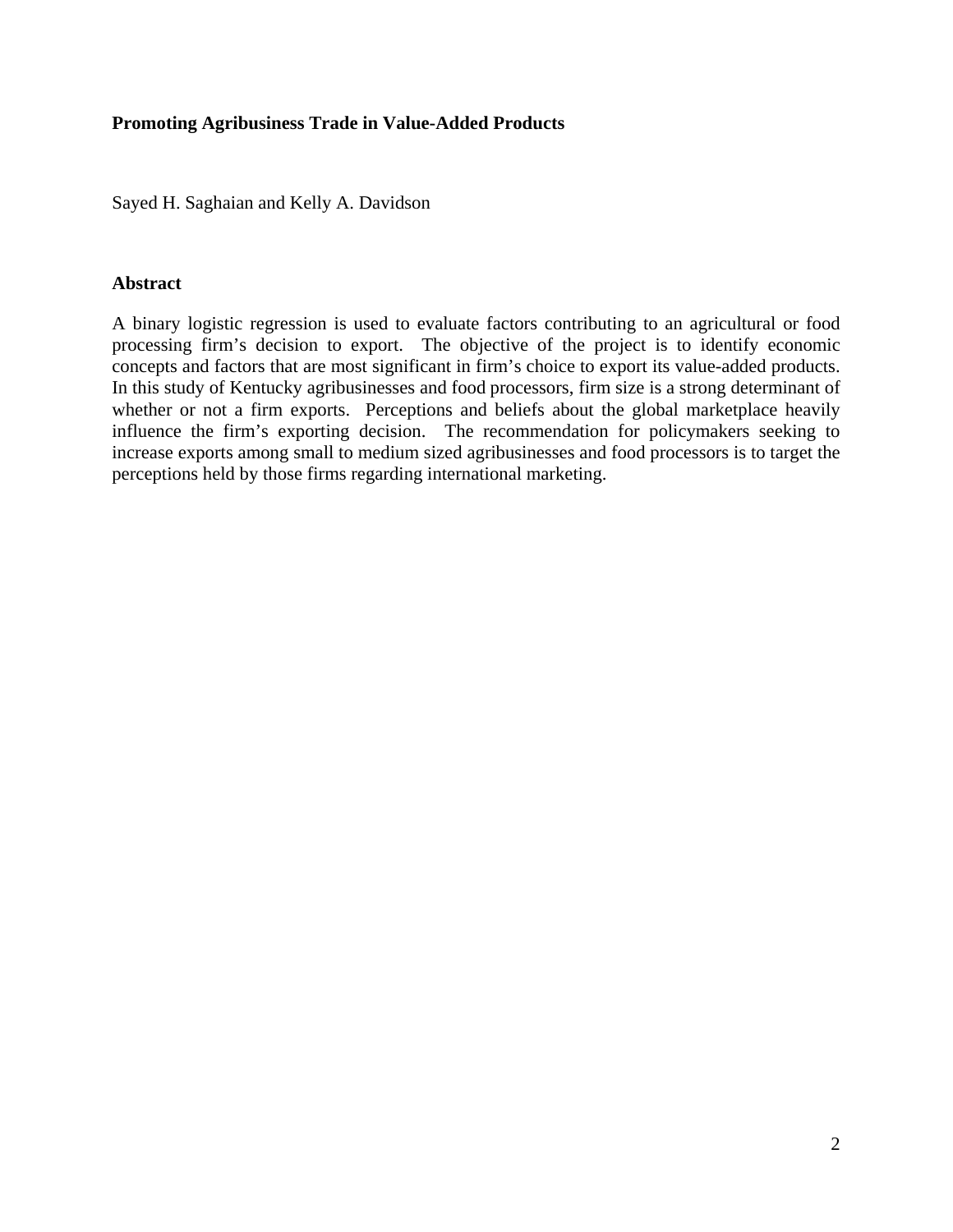## **Introduction**

The agriculture industry has become increasingly more globalized over time. While the United States has experienced a trade deficit for several years, U.S. agriculture has seen trade surplus. However in recent years, the agriculture trade surplus has begun to decline and today's economic recession has affected the global market as a whole. With the economic turndown, firms are struggling to find ways to increase profit margins. One of the main reasons a firm turns to international trade is to increase sales and profits by expanding the market for their products (Kentucky World Trade Center, 2009).

 Farming and Agricultural Services, Fishing, and Forestry remain one of the commonwealth's largest industry groups contributing to gross state product, which totaled \$122.28 Billion in 2003 (Commonwealth of Kentucky, 2008). The Tobacco Transition Payment Program, established in 2004 has changed the structure of the Kentucky agricultural industry, where tobacco once dominated as the number one cash crop for the state. Many transitioning tobacco farmers looked to fruit and vegetable or cattle production for new sources of income. The state is now the leader in cattle production east of the Mississippi River. Several small to medium sized businesses have been established as a result of tobacco transition assistance programs, many of which have a variety of value-added products for sale.

 The goal of this project is to determine what factors contribute to whether or not those firms choose to export their value-added products. The results from an electronic survey are analyzed to determine how perceptions of export markets affect the decisions made by Kentucky agricultural firms regarding international markets.

#### **Background**

The Trade Promotion Coordinating Committee (TPCC) was formed by the Export Enhancement Act of 1992, ratified by the Clinton Administration to contribute to its economic policy. The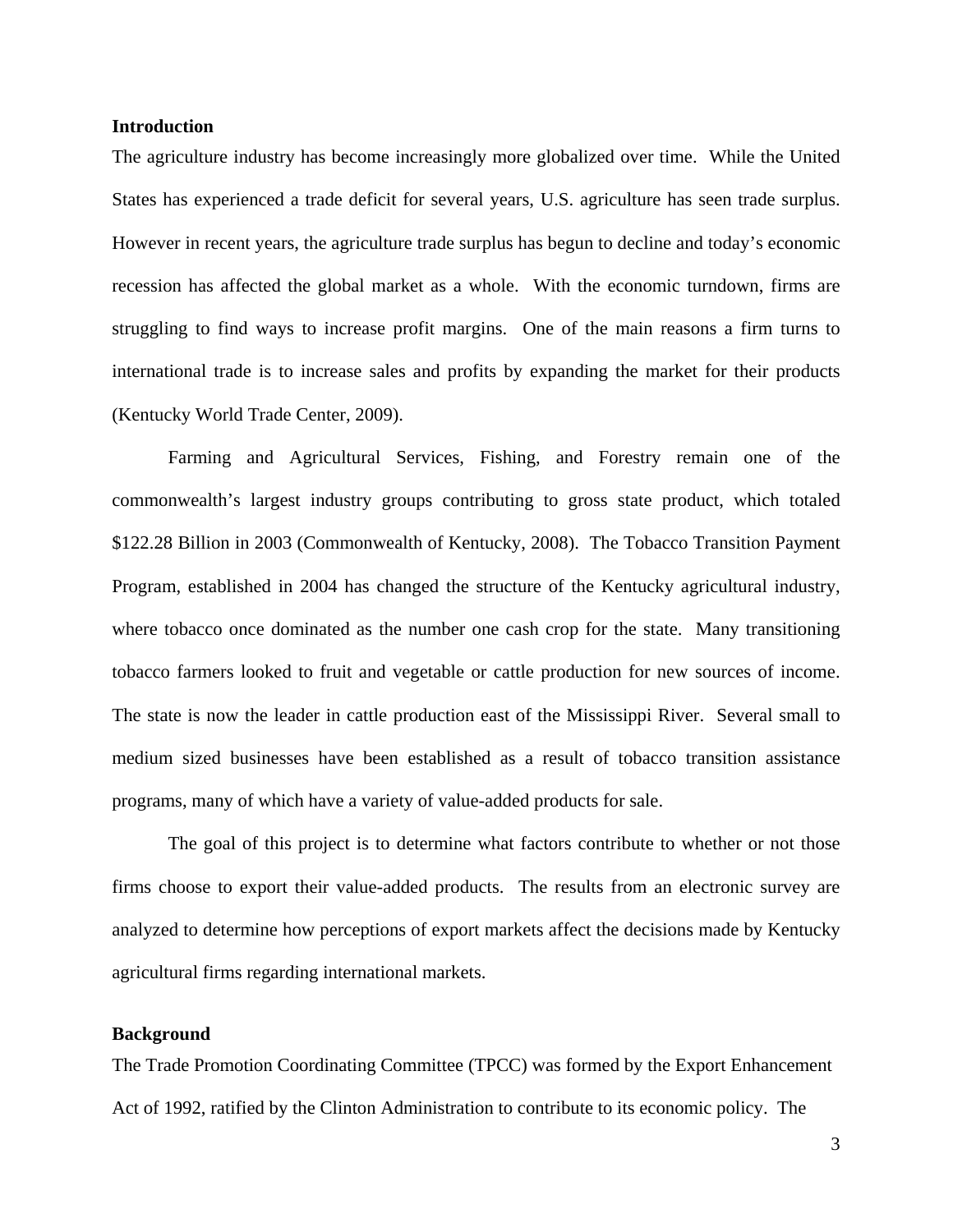TPCC consists of nineteen government agencies and is chaired by the Secretary of Commerce. The committee's plan for export promotion and financing programs is referred to the "National Export Strategy," the first of which was identified in September 1993. The TPCC publishes the National Export Strategy annually, including a letter from the Secretary of Commerce, an overview of United States trade statistics, and descriptions of priorities for trade promotion, trade agreements, and more. The overall purpose of the strategy is to identify those companies that need assistance in export promotion, recognizing those needs, and directing companies towards agencies to meet those needs (Morillo, 1994).

 A recurring theme in the National Export Strategy from year to year has been the expansion of export enhancement strategies for small and medium-sized enterprises (SMEs). Export promotion for small to medium sized firms continues to be a priority since large firms account for the majority of exports. If the goal of the United States is to enhance its export base, a higher contribution is needed from smaller to medium sized firms. Identifying the factors that determine a firm's decision to export thus, is important in order to target export promotion to smaller firms (2008 National Export Strategy, 2008).

### **Review of Literature**

A study by the Department of Agricultural Economics at North Dakota State University analyzed the needs for export assistance of small and medium rural and agricultural firms in the northern plains, provided an overview of the services and assistance available for firms who wish to export, and identified potential improvements to export programs (Saxowsky, Krause and Gustafon, 1998).

 The authors developed a survey for firms in the Northern Plains of the United States to gather information about the current exporters, potential exporters, and firms who have no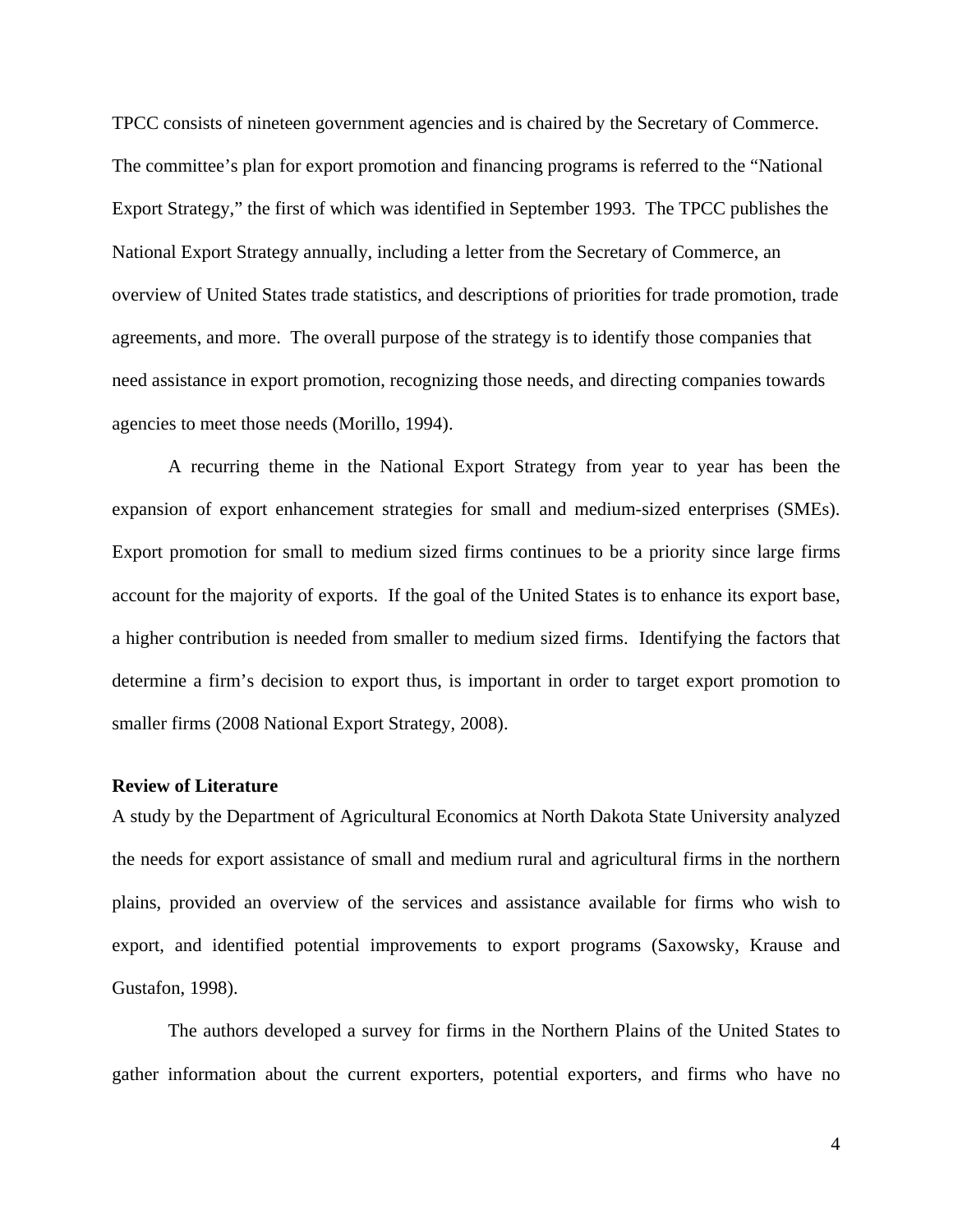intention of ever exporting. 1200 surveys were sent by mail; 268 responses were received. The selected participants were not separated by firm size, so that the results would not be biased or skewed. Therefore the responses were from small, medium and large firms.

 The authors found that more experienced firms, who have been exporting longer, were more likely to use export planning services. When firms initially decided to export, they did not usually take advantage of these services. Most firms who export do so because they were approached by a foreign buyer. Firms (of any size) in the Northern Plains are not actively seeking export services and most of the firms who are not exporting have no interest in doing so. Firms found trade barriers and tariffs to be the most important hindrances to exporting, as well as finding information about foreign markets and export documentation (Saxowsky, Krause and Gustafon, 1998).

 A Michigan State University study by James A. Sterns, 1997, empirically analyzes the driving forces behind the decision to export. Sterns hypothesized that perceived demand, competitive advantages in product transformation costs, and competitive advantages in transaction costs would be the key contributing factors to the export decision. This study investigates the decision as a dynamic model where firms make continuous choices about entering and exiting the international market. Choices are made in response to those perceived opportunities, where those transactions are subject to market forces, and generate a set of outcomes (or consequences). The outcomes are dynamic in that they affect the firm's opportunities for the next market period, firms learn from their choices, and the model continues for additional periods of time.

 Sterns, 1997 finds the perceptions about international markets (specifically export market potential and ease of transacting in international markets) to differ among current exporters and

5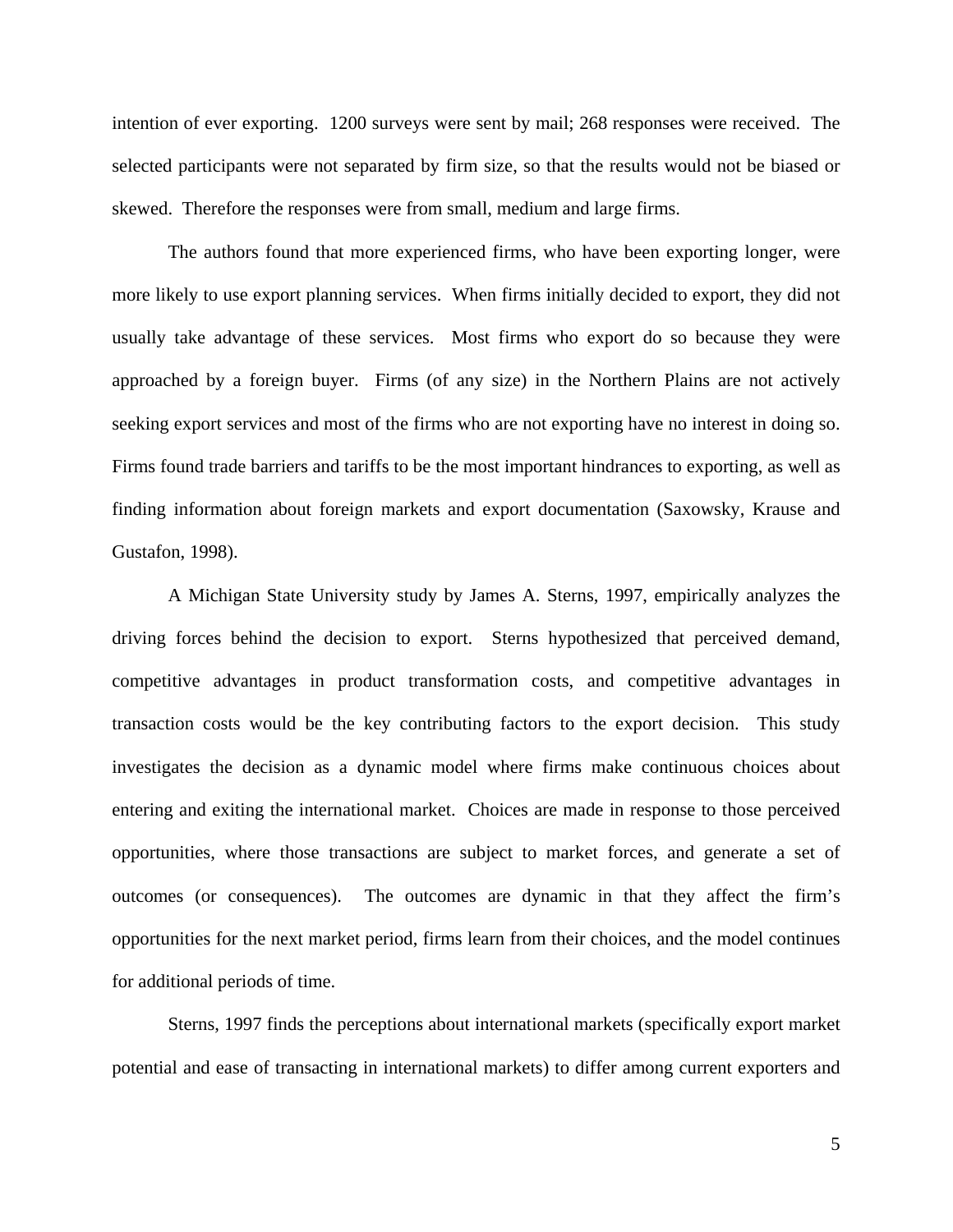non-exporters. This research showed that geographic breadth of U.S. markets for a firm, familiarity with exporting, and firm size were all positively correlated with the decision to export. Overall Sterns concluded that strategic issues, not logistic ones act as barriers to international markets and perceptions about demand and competitiveness are the driving forces behind decisions to export (Sterns, 1997).

#### **Kentucky Marketing Promotion**

Kentucky has a significant "buy local" marketing promotion program, called "Kentucky Proud." Farmers and producers register their products to be certified as locally produced or grown. Those products are marked with a "Kentucky Proud" label for sale at grocery stores, farmers markets, and roadside stands (Kentucky Department of Agriculture, 2009). The program continues to grow and seems to be successful; however the "go local" approach seems to have an adverse effect on export promotion efforts. During the data collection process for this project, several small business owners implied that they had no interest in expanding their markets, especially not internationally, as their focus is on the local market.

 Resources are available for Kentucky agribusinesses seeking information regarding international marketing. The Kentucky Department of Agriculture has an import/export advisor who works to link producers with foreign buyers and provides firms with information about international marketing. Kentucky is a member of the Southern United States Trade Association (SUSTA), through which the commonwealth is able to market some value-added agricultural and food products. SUSTA also offers financial assistance programs for small businesses launching export endeavors. The above-mentioned resources are affiliated with the United States Department of Agriculture Foreign Agricultural Service, the national agency responsible for foreign market development in agriculture. Kentucky Agricultural and Commercial Trade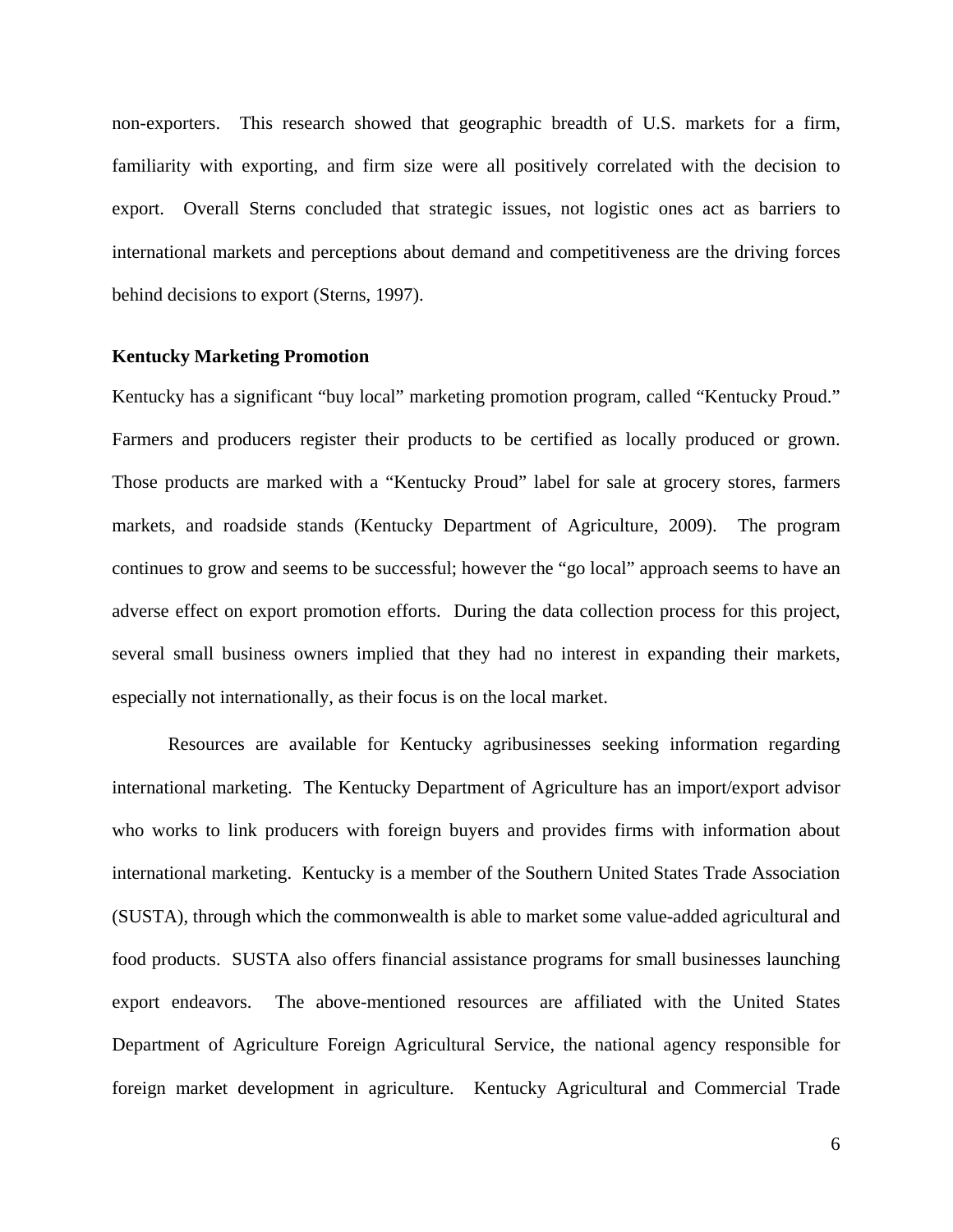Offices are located in China and Mexico (Kentucky Department of Agriculture, 2009). Additionally, the Kentucky World Trade Center serves as a one-stop source of information for firms interested in exporting and foreign enterprises seeking opportunities for expansion in Kentucky (Kentucky World Trade Center, 2009).

## **Data**

The data collection for this study consisted of responses to a 60 question survey addressing general details about the firm, interest in exporting, international experience, access to information, market conditions for the product being sold, and perceptions of international markets. Kentucky agribusinesses and food processors of all sizes were contacted first by telephone to request participation in the study, and once marketing representatives or firm owners had agreed to participate, the survey was sent by email. Thirty responses were received out of 77, a 39% response rate. Of those thirty responses, six firms currently export their products.

 Five questions from the survey were selected for this phase of the study to be used as independent variables. Competitive advantage, information asymmetries, and perceptions about foreign markets were the key concepts to be tested in this study. The questions of interest included:

- Does your firm currently export products? (yes/no)
- Choose the range that best describes your firm's number of employees
- The lack of market information acts as a constraint in market selection and development (scale of 1 to 5 where  $1 =$  strongly agree and  $5 =$  strongly disagree)
- Our company views U.S. markets and international markets as separate and unique markets (scale of 1 to 5 where  $1 =$  strongly agree and  $5 =$  strongly disagree)
- Our firm has a competitive advantage in our ability to meet niche market demands (yes/no)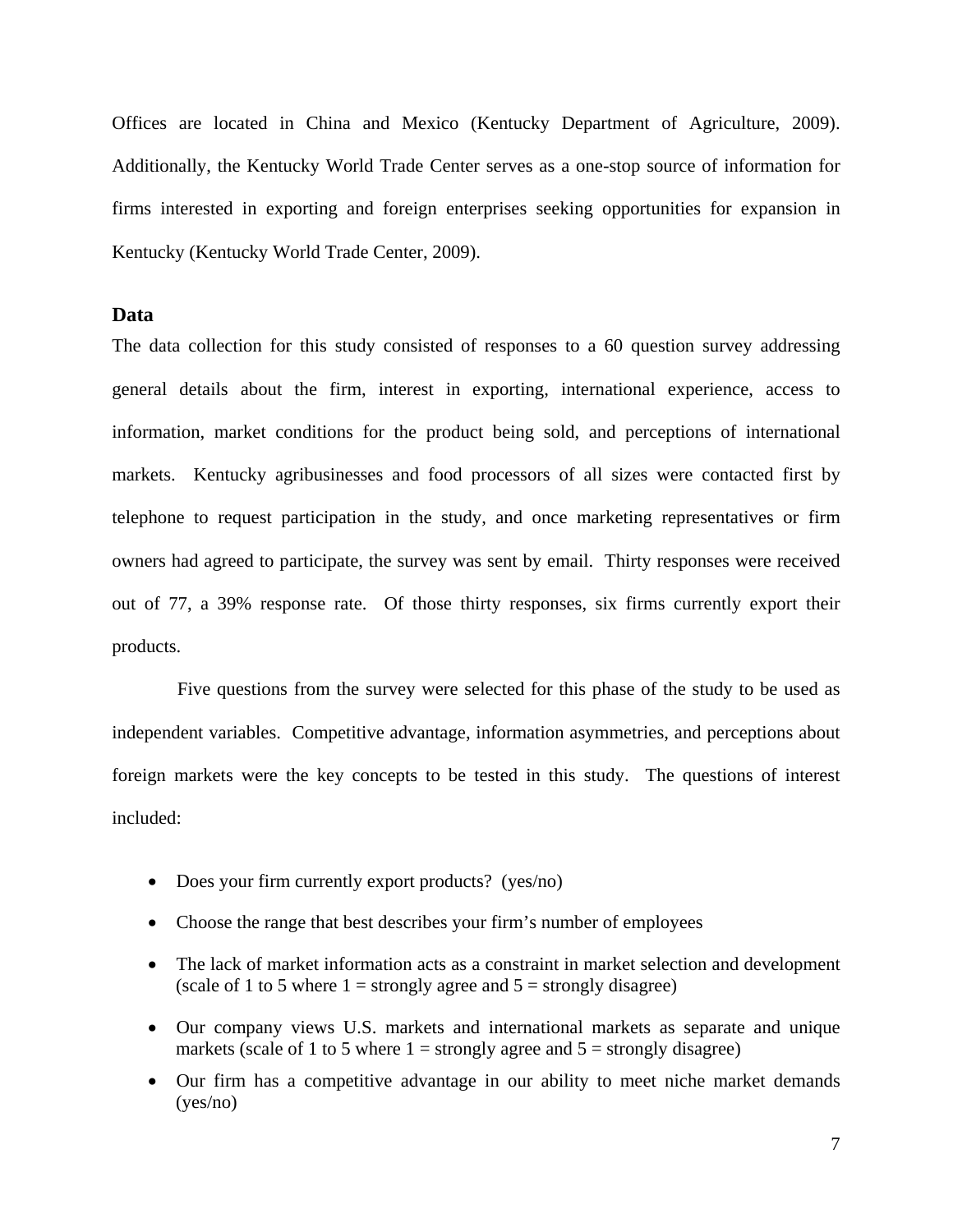• Our company believes the profitability of international sales would be less profitable than domestic sales (scale of 1 to 5 where  $1 =$  strongly agree and  $5 =$  strongly disagree)

#### **Descriptive Statistics**

The descriptive statistics (mean, standard deviation, minimum and maximum points) were calculated for several variables drawn from the survey. Table 1 below separates those variables by question type, as several questions were based on a scale of one to five (1=strongly agree, 2=somewhat agree, 3=unsure, 4=somewhat disagree, 5=strongly disagree). Tables 2 and 3 convey the descriptive statistics for the independent and dependent variables, respectively. At this point in the research study, we have collected thirty observations. Due to the relatively small number of observations, only five variables were included in the model. In Table 2 the variables in bold are those used in the empirical modeling.

## **Empirical Modeling**

A binary logistic regression was used to determine the likelihood that a firm exports its products. For this study, economic theories of competitive advantage, information gaps, and market perceptions were of most interest. Due to the small sample size, the degrees of freedom were limited and only a few variables could be included in the regression although the survey provides a plethora of information pertaining to those theories. The variables reflecting the theories of interest in this model include:

- *Employee*: number of employees in the firm
- *Lackinfo*: to what extent the firm believes that the lack of information affects market selection and development
- *Mktperception*: to what extent the firm believes U.S. and international markets are separate and unique from one another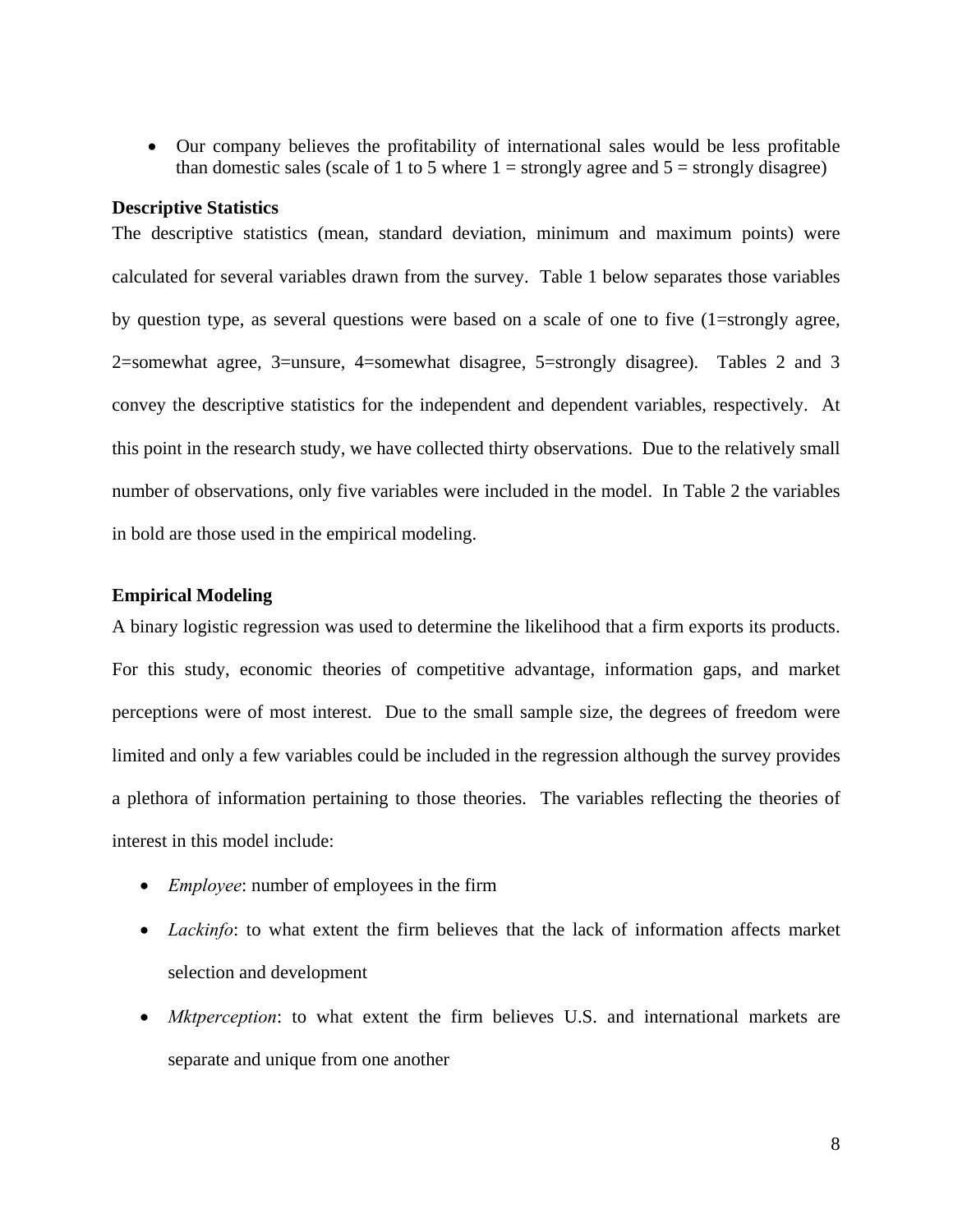- *Profitability*: to what extent the firm believes international sales are less profitable than domestic sales
- *Niche*: whether the firm has a competitive advantage in meeting niche market demands

## **Binary Logistic Regression Model**

## $ln$ *Export* =  $\beta_0$  + employee +  $\beta_1$ *custexport* +  $\beta_2$ *lackinfo* +  $\beta_3$ *mktperception* +  $\beta_4$ *Idnew* +  $\varepsilon$

The independent variables were selected to determine their impact on the likelihood that the firm will export its product. The variable *employee* is used to show the impact on firm size. Alternatively, gross annual sales could have been included to indicate firm size, however in a model evaluating the impact of the employee variable and the sales variable on the decision to export, sales was insignificant and employee was statistically significant. Overall, the key factor of interest in this model is examining how firms perceive markets.

## **Results**

Table 4 shows the results from the logit regression in the form of odds ratios, denoting the statistical significance of the variables. The Likelihood ratio index (LRI) is the measure of explanatory power for the logit regression. The LRI, also referred to as McFadden's pseudo- $R^2$ for this model is 0.51. None of the independent variables were statistically significant at the 1% level according to the p-value. It was expected that firm size would have the most impact on the decision to export in Kentucky. The *employee* variable is significant at the 5% level, with an odds ratio of 1.054; for each additional employee the firm is 54% more likely to export their products.

The firm's perception about profitability in international markets plays a significant role in the decision to export. The view on profitability was measured on a scale of 1 to 5, where  $1=$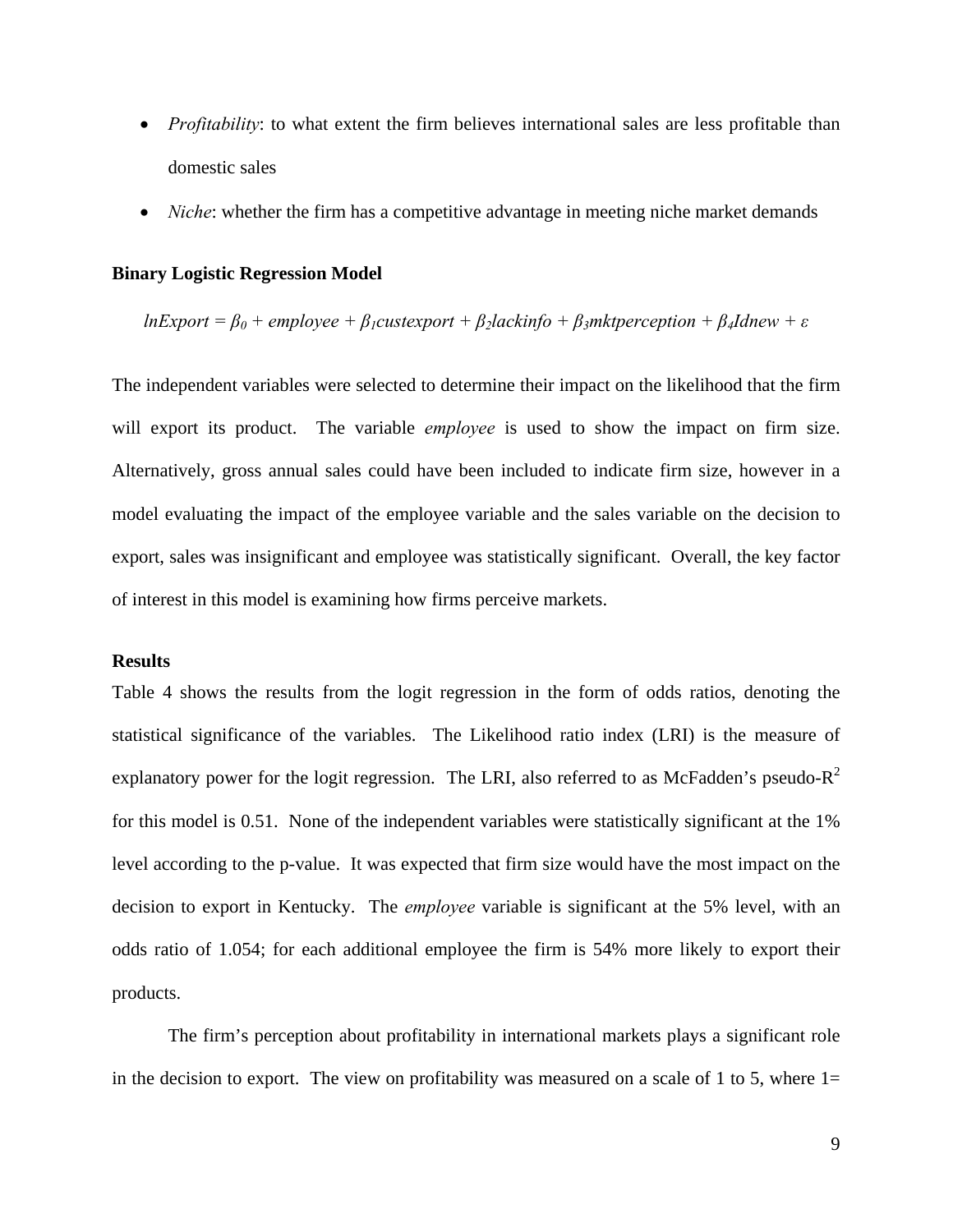strongly agree and 5= strongly disagree; thus a one unit increase on the scale indicated more disagreement with the statement that international sales were less profitable. If a firm ranked one unit higher on the scale, that firm was almost five times more likely to export its products. So, firms who do not perceive foreign marketing to be less profitable export more.

Market perception about domestic versus international markets was another significant variable in the model. Firms who perceive U.S. and international markets as separate and unique were less likely to export; those firms who disagreed (again, a one unit increase on the 1-5 scale) with such a philosophy were nearly seven times more likely to export their products. The theory of globalization is reflected in these numbers- a decision maker who does not see U.S. and international markets as separate and unique, but rather as one market, sees marketing from a globalized perspective.

 Competitive advantage in niche markets and the lack of information were not statistically significant in this regression. As seen in the descriptive statistics, 73% of firms indicated having a competitive advantage in niche markets, which explains why the variable is not significant in the decision to export. Overall, firms were unsure (on average responding "3" on the 1-5 scale) about the impact of the lack of information on market selection and development. Despite statistical significance, there is a negative relationship between the decision to export and the perception that lack of information does not affect market development and selection. Firms who see lack of information as a constraint export less, as would be expected. Competitive advantage in niche markets also has a negative relationship with the decision to export. This can be explained by the promotion of "going local" tactics. Firms in niche markets often compete on a local level, at farmers' markets, for example.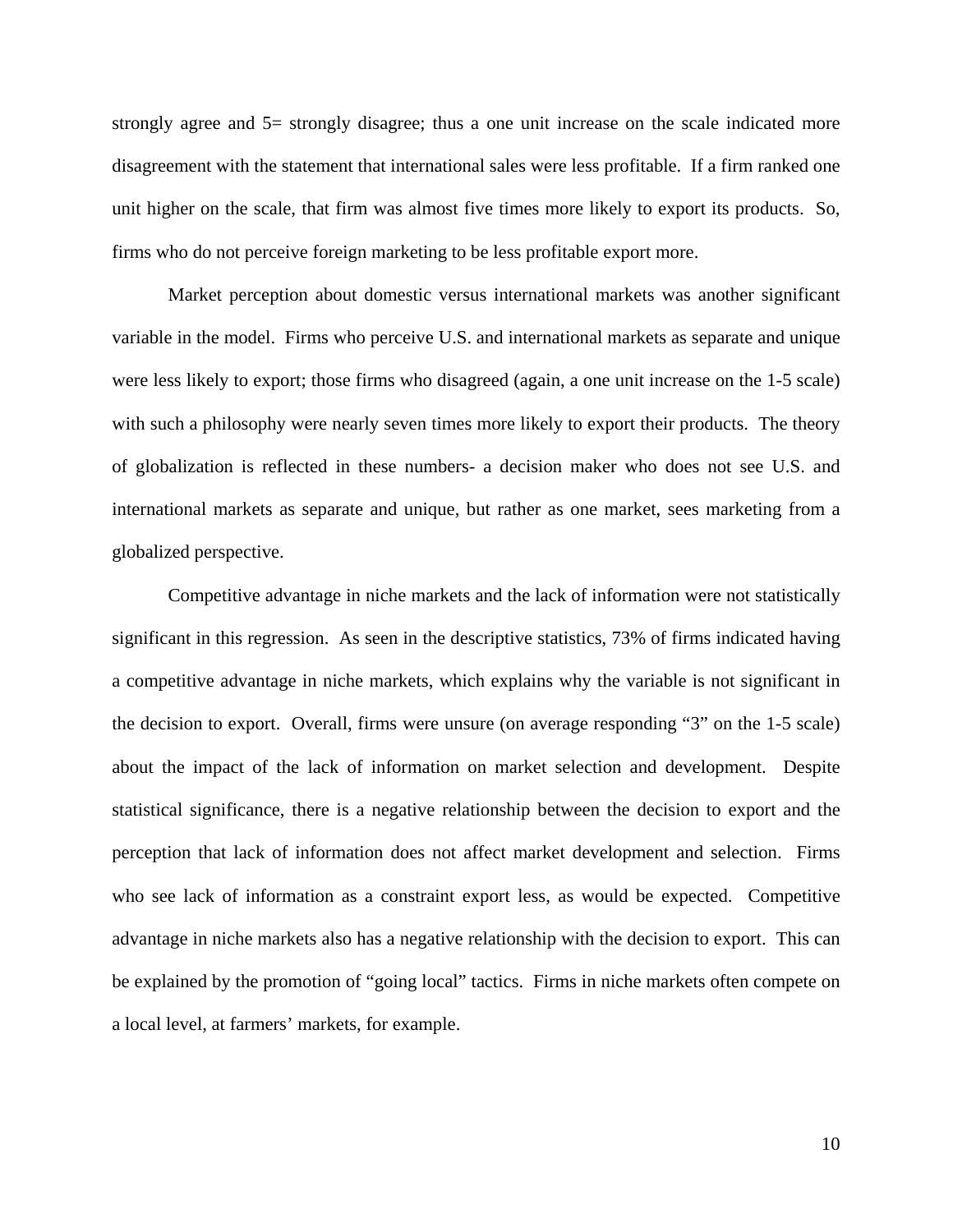## **Conclusions**

Small to medium sized firms often look for opportunities to increase profit margins, but it is unclear what factors prevent smaller firms from looking to foreign markets for increased profits. Several large agribusiness and food processing firms currently export their products, however for the United States and many other countries to competitively tap into global markets, small to medium firms are a target for export promotion. "Buy local" campaigns could have a negative effect on government efforts to promote international marketing. On the other hand, increased competition at the local level will benefit a firm's competitiveness in foreign markets once the firm does chose to expand. By having an understanding of its competitive advantages on the local level, the firm will have an insight into its advantages on the global level.

 Government programs such as the Kentucky Department of Agriculture's import/export advising, and the Kentucky World Trade Center, assist firms in the first stages of international marketing, in ways similar to an infant industry program. Financial assistance is available, as well as opportunities for linking foreign buyers with individual firms in Kentucky. These types of programs are available on a state and national level.

The goal of this project was to determine how market perceptions, competitive advantage, lack of information, and firm size impact a firm decision makers' choice to enter foreign markets. Using a binary logistic regression, the impact of variables derived from survey questions was measured against the firm's decision to export its products or not. Competitive advantage in terms of niche markets and the lack of information were not statistically significant. It was expected that firm size would have the most significant impact on the decision to export, however perceived profitability in foreign markets was actually more statistically significant according to p-values. Firm size, with respect to the number of employees, and perceptions of U.S and international markets as a whole were each significant. Larger firms are more likely to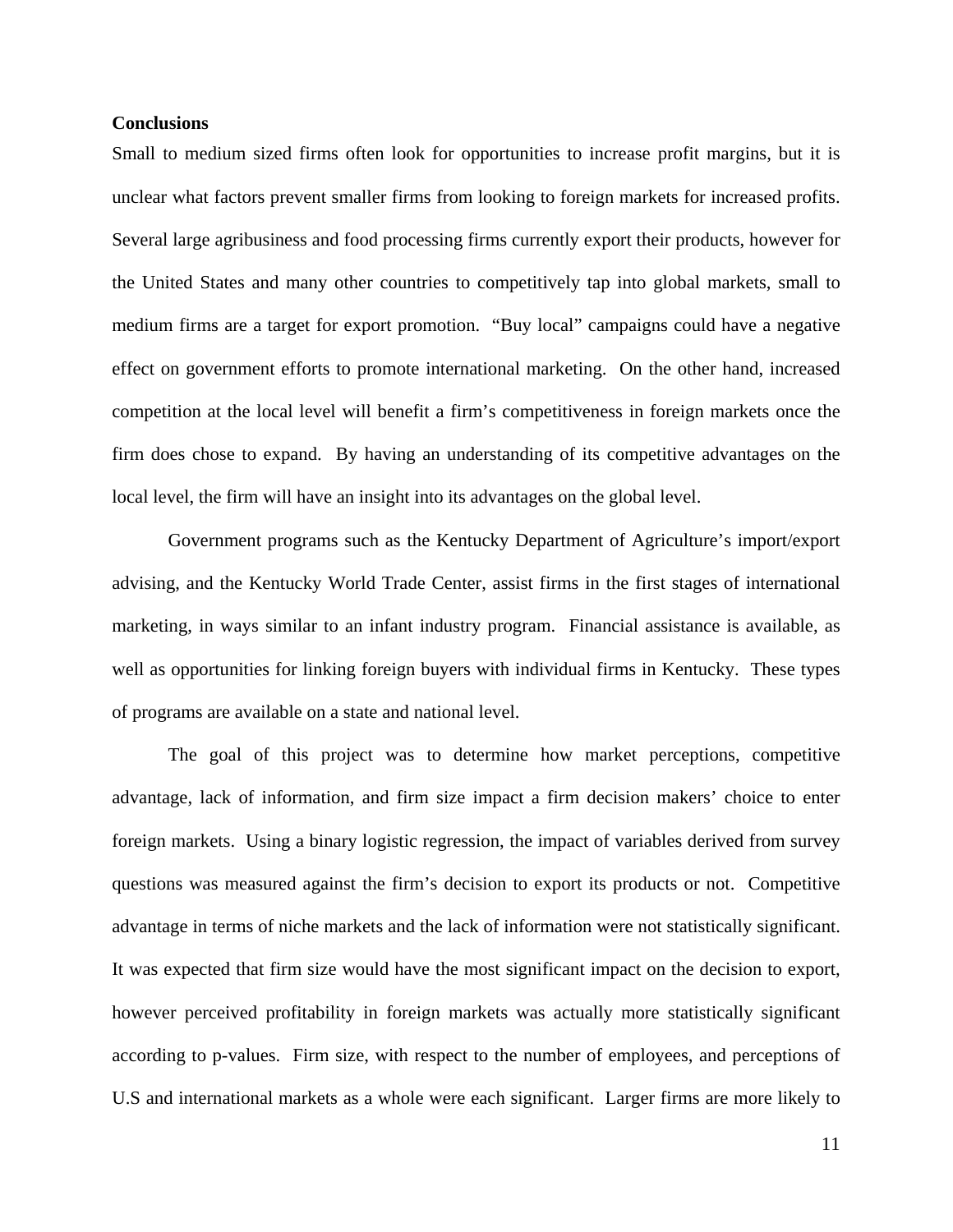export their products, firms who look at markets from a global viewpoint and firms who believe international marketing to have equal or more opportunity for profitability are more likely to export.

Overall, it is concluded that firm size plays an important role in the decision to export, however to target small to medium-sized agribusiness and food processing firms, it is important to explore the perceptions those firms have regarding international marketing. If firms are better educated about the resources available for beginning exporters and if smaller firms look at global and domestic markets equally, they will be more likely to export their products.

This study serves to inform academic researchers, government officials, and agribusiness and food processing firms about international marketing from the local level (smaller firms). Identifying factors that contribute to the decision to export is one of the first steps to promoting international marketing for the targeted group. Education about the benefits of globalization and the assistance available is highly important in efforts to increase U.S. exports in agriculture and value-added food products.

## **Further Research**

This research is continuing, with hopes of gaining a larger sample size, at least  $N=100$ . With a larger sample size, the degrees of freedom will be more flexible and the number of variables can be increased. Further testing on the impact of firm's competitive advantages, supply and demand, and more on firm's perceptions of foreign markets will be done. In this particular model, competitive advantage did not have a statistically significant impact, however testing other areas of competitive advantage across a larger response pool will likely change the results. Also of interest is more research on the impact of information gaps on foreign marketing. Similar studies can be done in other countries, or other regions of the United States, to test the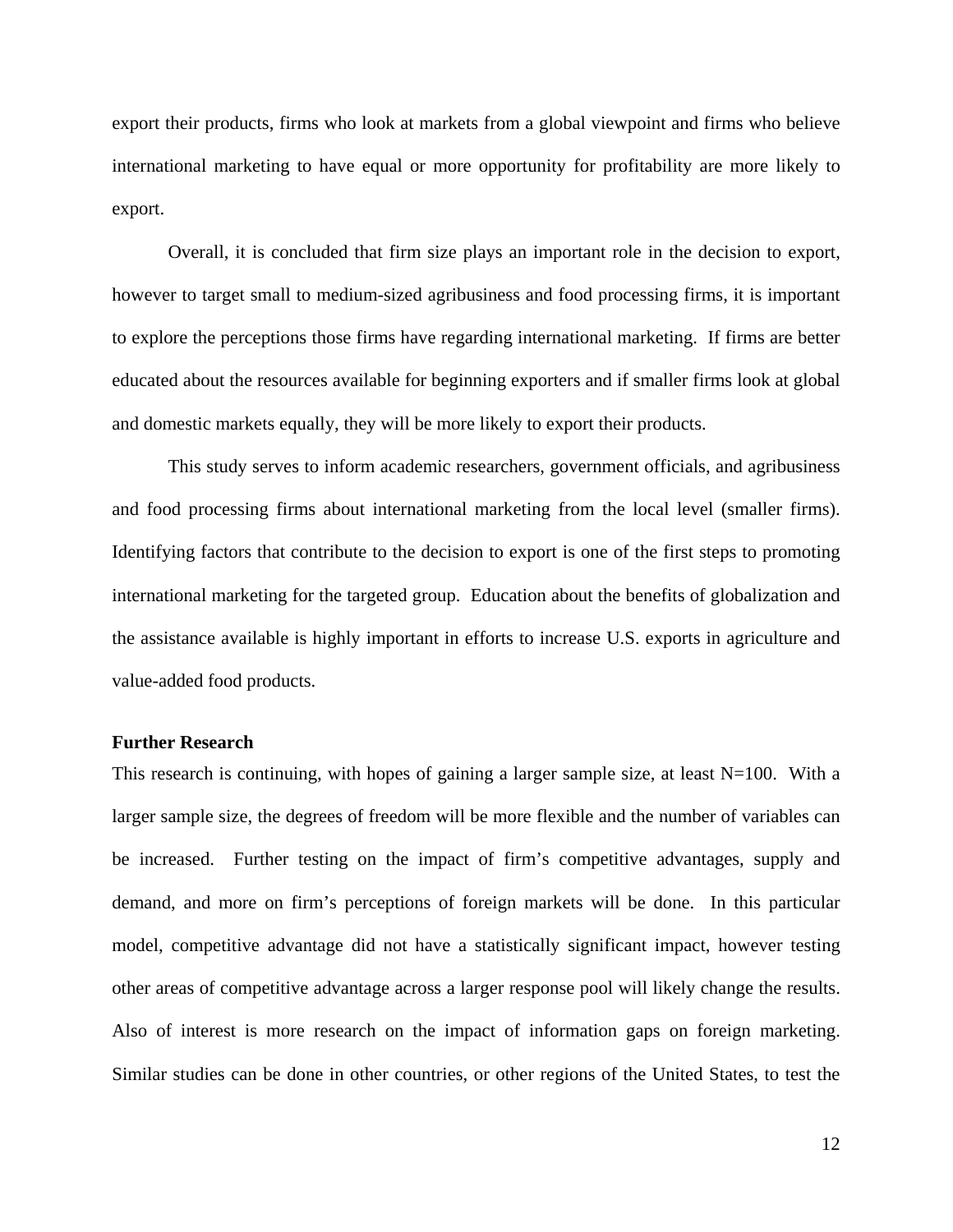validity of the model and whether factors contributing to the decision to export vary across regions and nations.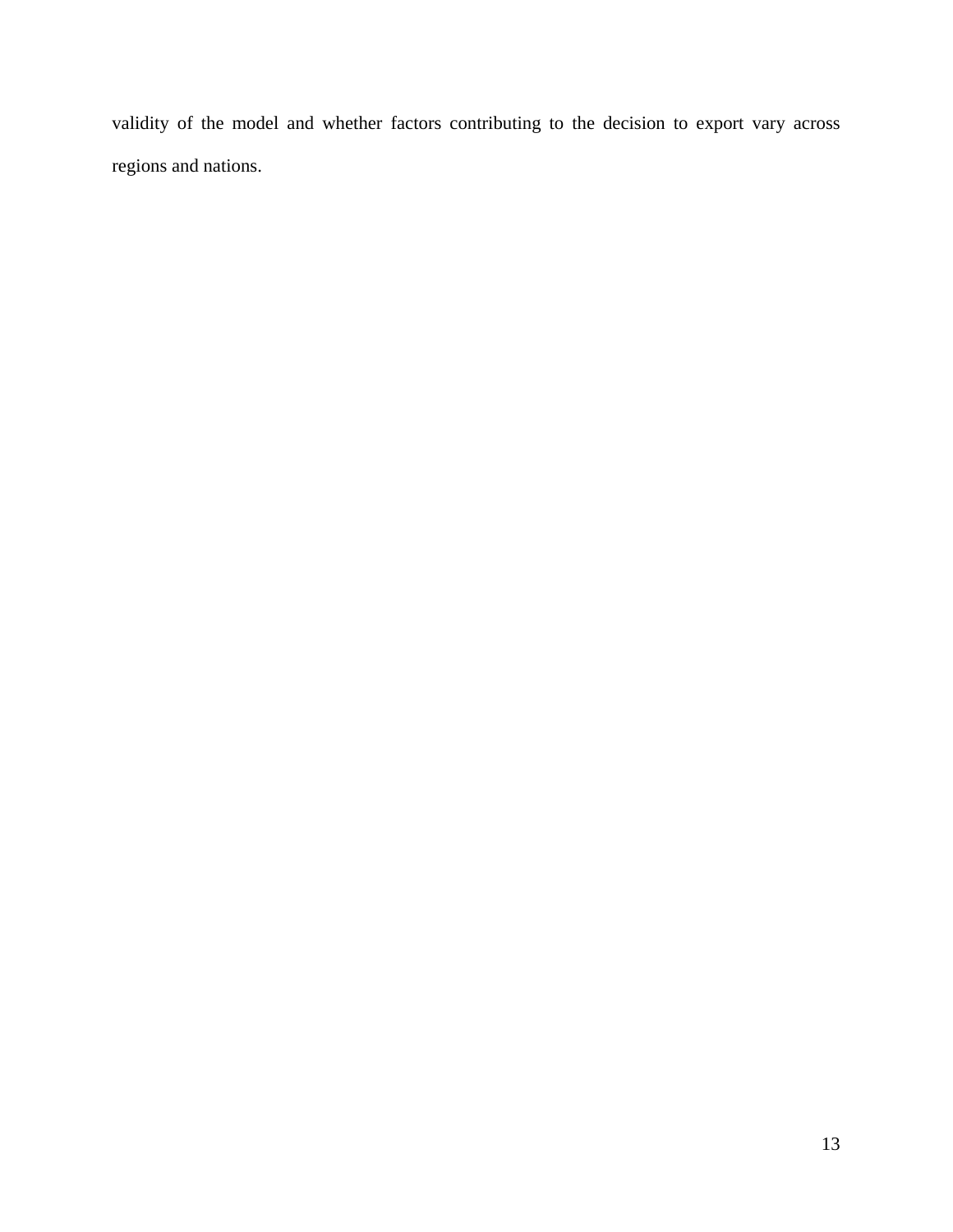| Variable         | <b>Description</b>                                                          | <b>Question Type</b> |
|------------------|-----------------------------------------------------------------------------|----------------------|
| Age              | Years the firm has been in business                                         | range of years       |
| Employee         | Number of employees                                                         | range of numbers     |
| <b>Sales</b>     | Gross annual sales                                                          | Range of \$1,000     |
| Marketingdiv     | Special division dedicated to marketing                                     | yes/no               |
| Custexport       | Does customer export your products                                          | yes/no               |
| Farmmarket       | Are you only interested in producing for farmers market                     | yes/no               |
| intlexp          | Employees with international experience                                     | yes/no               |
| niche            | Firm has a competitive advantage in niche market demands                    | yes/no               |
| mgt              | Management strategies for export activities is a barrier to foreign markets | yes/no               |
| capital          | Insufficient capital is a barrier to foreign markets                        | yes/no               |
| costs            | High costs of exporting is a barrier to foreign markets                     | yes/no               |
| internationalfin | International financing is a barrier to foreign markets                     | yes/no               |
| rates            | Currency rates act as a barrier to foreign markets                          | yes/no               |
| records          | Paperwork/export records are barriers to foreign markets                    | yes/no               |
| barriers         | Trade barriers and tariffs are barriers to foreign markets                  | yes/no               |
| Agritourism      | Is your firm an agri-tourism attraction                                     | multiple choice      |
| Online           | Is your product available for sale online                                   | multiple choice      |
| intlsalesprop    | Firm receives sales proposals from international companies                  | many to none         |
| solicit          | Firm approaches foreign companies for sales and new markets                 | many to none         |
| lackinfo         | Lack of information impacts market selection and development                | 1 to $5$             |
| growth           | Growth in production sales and volume is important objective                | 1 to $5$             |
| mktperception    | Company views U.S. markets and international markets as separate & unique   | 1 to $5$             |
| idnew            | Lack of information hinders ability to identify and establish new markets   | 1 to $5$             |
| consneeds        | Finding information about consumer wants and needs is difficult             | 1 to $5$             |
| foreigncons      | Foreign customers do not have enough product information                    | 1 to $5$             |
| risk             | International markets are riskier than domestic markets                     | 1 to $5$             |
| profitability    | Firm believes international sales would be less profitable than domestic    | 1 to $5$             |
| costconstraints  | Costs of international marketing and sales is a constraint to entry         | 1 to $5$             |

# **Table 1. Description of Independent Variables**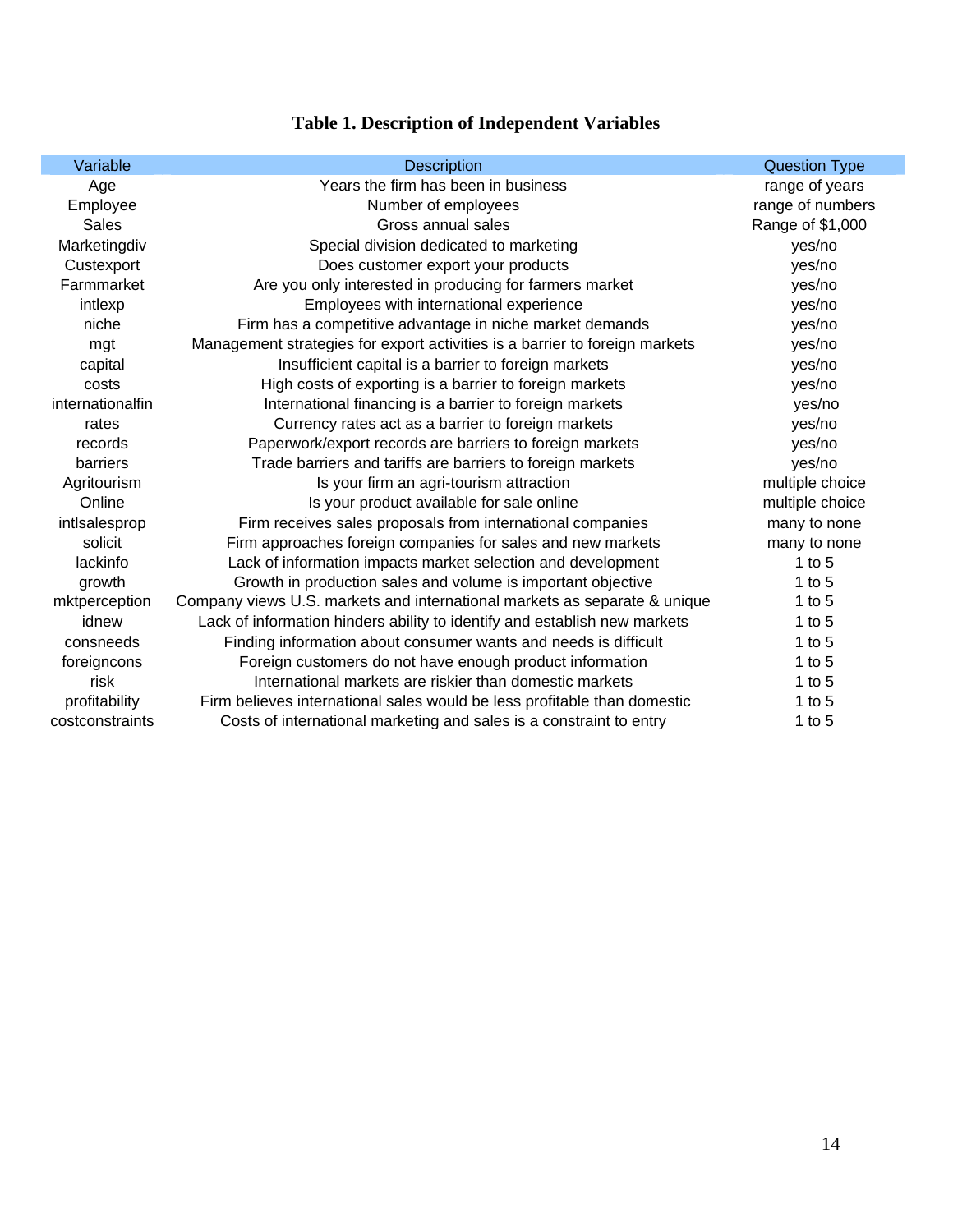| Variable         | Mean    | <b>Std Dev</b> | Min      | <b>Max</b> |
|------------------|---------|----------------|----------|------------|
| Age              | 12.9    | 9.4            | 2.5      | 25         |
| <b>Employee</b>  | 29      | 32             | 5        | 120        |
| Sales (\$1,000)  | 6684.48 | 15,940.26      | 50       | 60,000     |
| Marketingdiv     | 17%     | 0.38           | 0        | 1          |
| Custexport       | 20%     | 0.41           | 0        | 1          |
| Farmmarket       | 13%     | 0.35           | 0        | 1          |
| Intlexp          | 23%     | 0.43           | 0        | 1          |
| niche            | 73%     | 0.45           | 0        | 1          |
| mgt              | 37%     | 0.49           | $\Omega$ | 1          |
| capital          | 40%     | 0.5            | 0        | 1          |
| costs            | 57%     | 0.5            | 0        | 1          |
| internationalfin | 30%     | 0.47           | 0        | 1          |
| rates            | 43%     | 0.5            | 0        | 1          |
| records          | 43%     | 0.5            | 0        | 1          |
| barriers         | 47%     | 0.51           | 0        | 1          |
| Agritourism      | 1%      | 0.31           | 0        | 1          |
| Online           | 43%     | 0.5            | 0        | 1          |
| intlsalesprop    | 4       | 1.26           | 1        | 5          |
| solicit          | 4.46    | 0.99           | 1        | 5          |
| lackinfo         | 2.9     | 1.03           | 1        | 5          |
| growth           | 1.93    | 1.23           | 1        | 5          |
| mktperception    | 1.93    | 1.11           | 1        | 5          |
| idnew            | 3.14    | 1.2            | 1        | 5          |
| consneeds        | 3.29    | 1.26           | 1        | 5          |
| foreigncons      | 2.88    | 1.24           | 1        | 5          |
| risk             | 1.84    | 1.01           | 1        | 5          |
| profitability    | 1.99    | 1.17           | 1        | 5          |
| costconstraints  | 2.24    | 1.21           | 1        | 5          |

**Table 2. Descriptive Statistics of Independent Variables** 

## **Table 3. Descriptive Statistics of Dependent Variable: Export**

| <b>Description</b>                  | <b>Question Type</b> |  |
|-------------------------------------|----------------------|--|
| Does firm currently export products | yes/no               |  |
| Mean                                | <b>Std Dev</b>       |  |
| በ 2                                 | በ 41                 |  |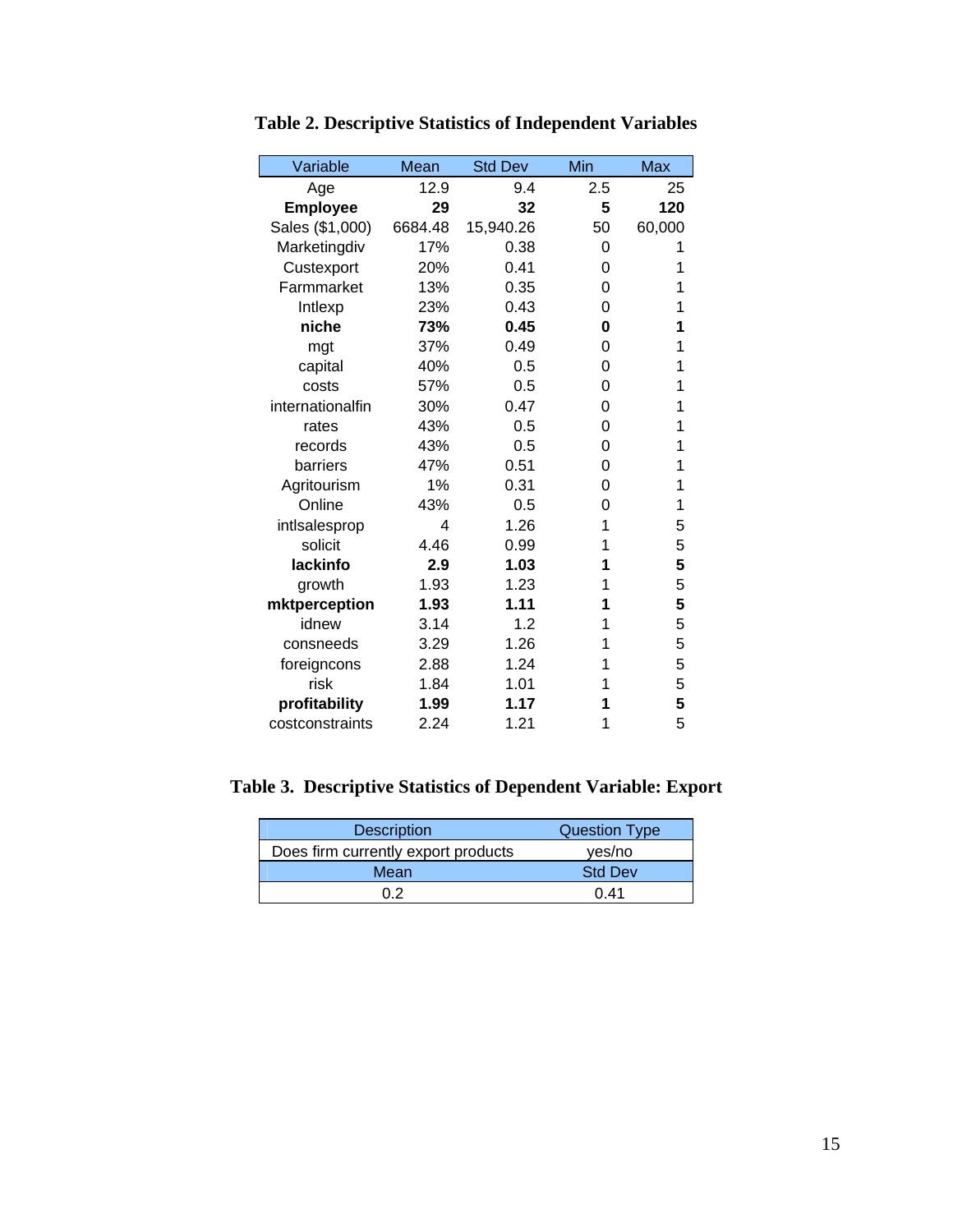| Variable      | <b>Point Estimate</b> |  |
|---------------|-----------------------|--|
| niche         | 0.359                 |  |
| profitability | 4.982**               |  |
| mktperception | $6.807*$              |  |
| Employee      | $1.054*$              |  |
| lackinfo      | 0.435                 |  |

**Table 4. Logit Odds Ratio Estimates for Independent Variables**